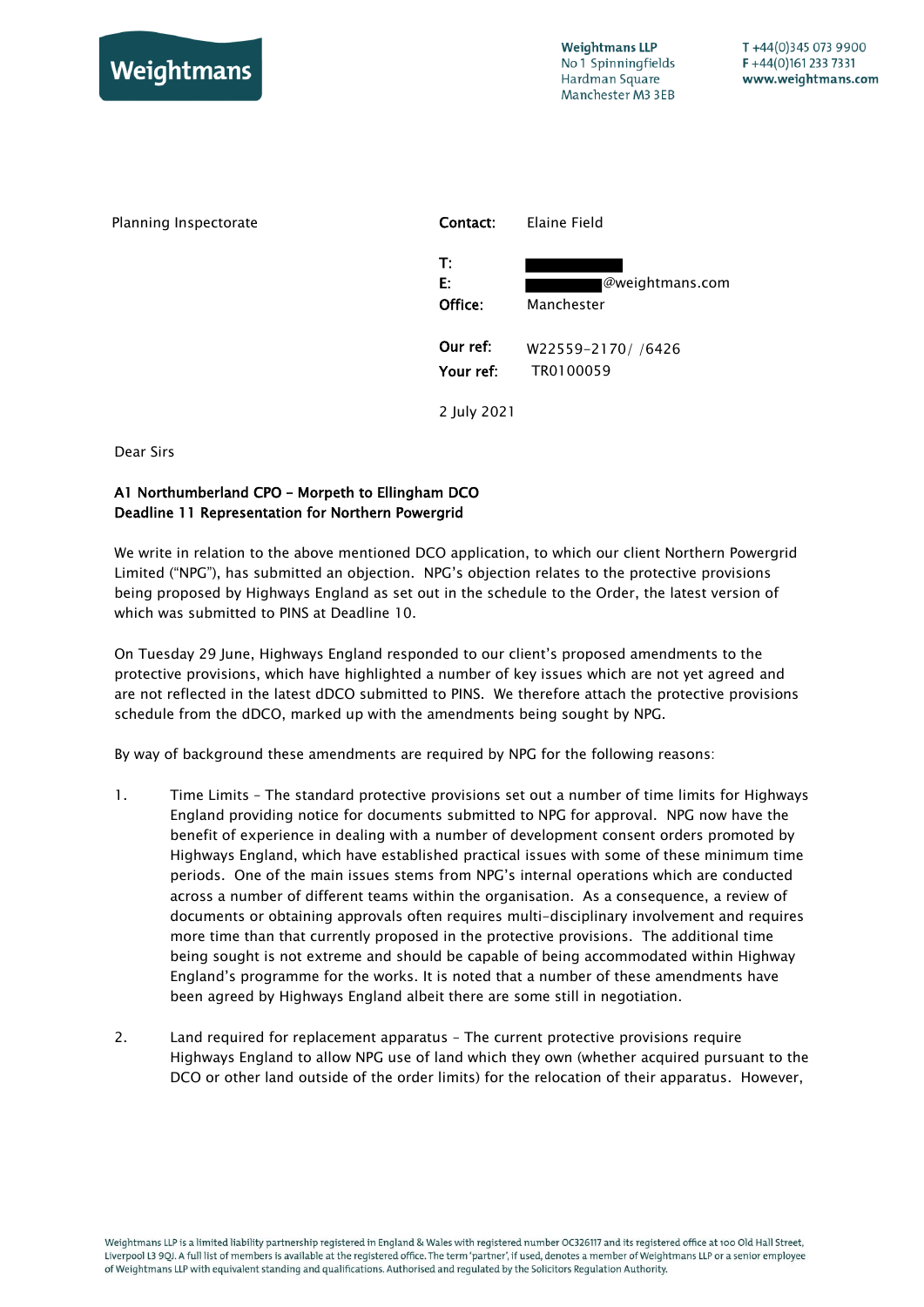| Page      | $\mathcal{P}$     |
|-----------|-------------------|
| Our ref:  | W22559-2170//6426 |
| Your ref: |                   |

on previous Highways England schemes, NPG has experienced extreme difficulty in gaining third party consent for relocating their apparatus such as overhead terminal poles, stay wires and connecting underground cables. This has been a direct result of Highways England only acquiring land for their own works and not factoring in land required for the relocation of utilities. As a result, it has fallen on NPG to use their statutory powers to acquire rights at a later date and often this is from already disgruntled landowners who have had land taken for the scheme. A direct result of this has been delays in acquiring rights which in turn affects Highway England's ability to deliver the scheme. A requirement for Highway England to use reasonable endeavours to acquire land/interest required for the diversions at the outset of the development, is not unreasonable and is also in Highway England's interests if it prevents delays with the scheme. This requirement should extend to acquiring any such land/interests within the order limits as well as negotiating with third parties outside of the limits, if necessary. The relocation of apparatus is directly tied to the DCO works and therefore it is for Highways England to acquire all necessary land/interests required for the scheme and to factor in this land take as part and parcel of their development. The use of NPG's statutory powers should only be an absolute last resort, due to unexpected alterations to the scheme rather than being a standard expectation.

3. Age of Apparatus – The vast majority of Northern Powergrids' network is made up of apparatus which is older than 7 years and 6 months. When providing replacement apparatus, it is not possible to re-use old apparatus and therefore in virtually all cases new apparatus will need to be installed. This should be on a like for like basis or where that is not possible, the closest possible most suitable alternative should be used (where there's a dispute, this can be determined by arbitration). However, the cost of this replacement should be borne by HE as the replacement apparatus is only required as a direct result of the DCO. NPG should not be out of pocket as a result of the relocation works. NPG understand that if NPG seek betterment as part of the replacement, for example, if NPG seek to increase the capacity or specification of the apparatus rather than merely seeking replacement apparatus with like for like or the most suitable, then NPG would have to contribute to the costs to cover that element of betterment but not where it is like for like or the closest alternative required as a direct result of the DCO and the scheme promoted by HE. In this regard, the age of the equipment should not be factor in determining betterment as the need for replacement apparatus will have only arisen due to HE's scheme.

The form of protective provisions attached and requested by NPG are essential to protect NPS's vital operations and infrastructure. We are aware that the promotor has referred to examples of other HE schemes with alternative wording for protective provisions. However, this in itself is of little weight as NPG's experience in practice at the construction stage is that they provide inadequate safeguards. As noted above, the form of protective provisions required for this NSIP is based upon practical learning points from other NSIP's under construction by HE which cause an impact on NPG infrastructure.